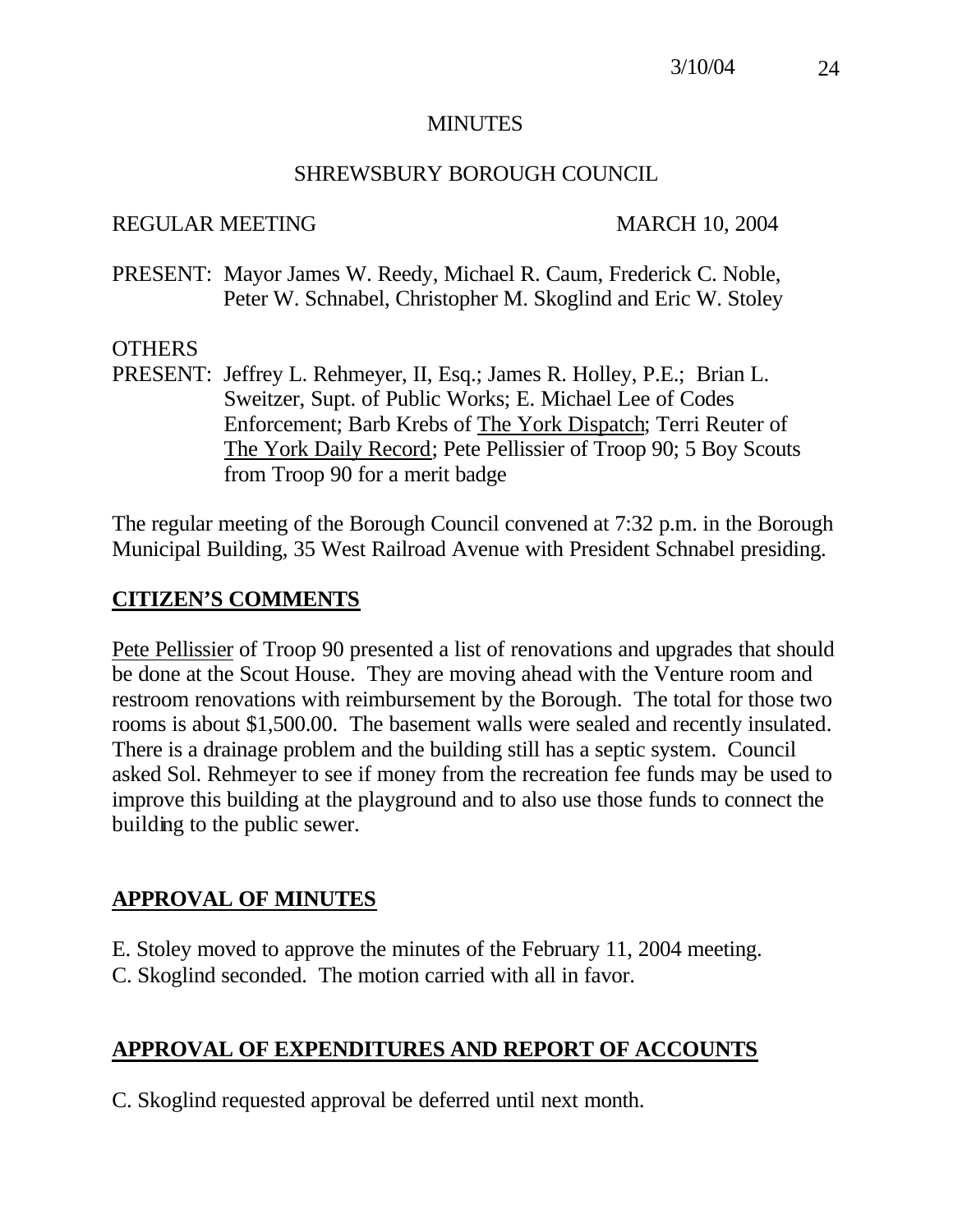# **BILLS**

- Kimberly M. Dettinger bookkeeping services for February 16.5 hrs. \$360.00
- James R. Holley & Assoc. sanitary sewer inspection Presidential Heights II \$1,045.00; wellhead protection program \$460.00; general engineering \$1,290.15; Forest Lakes pump station and sanitary sewer map update \$382.53; sanitary sewer repairs 2003 \$140.80; emergency sewer repair m/h 204/205 \$211.20; construction observation Deer Creek \$488.40; meeting with DEP/SRBC \$460.00
- Codes Enforcement February permits/inspections \$6,582.00 (\$5,865.00 permits fees remitted to Borough)
- Harry L. McNeal, Jr., Esq. Anchor Sign and Grim's Glass & Plastics \$1,330.00
- CGA Law Firm sewer account thru 1/31/04 \$286.00

F. Noble moved to approve payment of the above bills.

C. Skoglind seconded. The motion carried with all in favor.

## **SUBDIVISION AND LAND DEVELOPMENT BUSINESS**

Valley View Grove Reduction in Letter of Credit

Eng. Holley concurs the letter of credit and bond may be reduced as follows:

Letter of Credit reduced by an amount of \$159,515.00 to a balance of \$738,935.35; Bond to be reduced by an amount of \$142,564.00 to a balance of \$111,078.10

- E. Stoley moved to approve the reductions as listed above.
- F. Noble seconded. The motion carried with all in favor.

## **REPORTS**

Zoning, Building, Permit Officer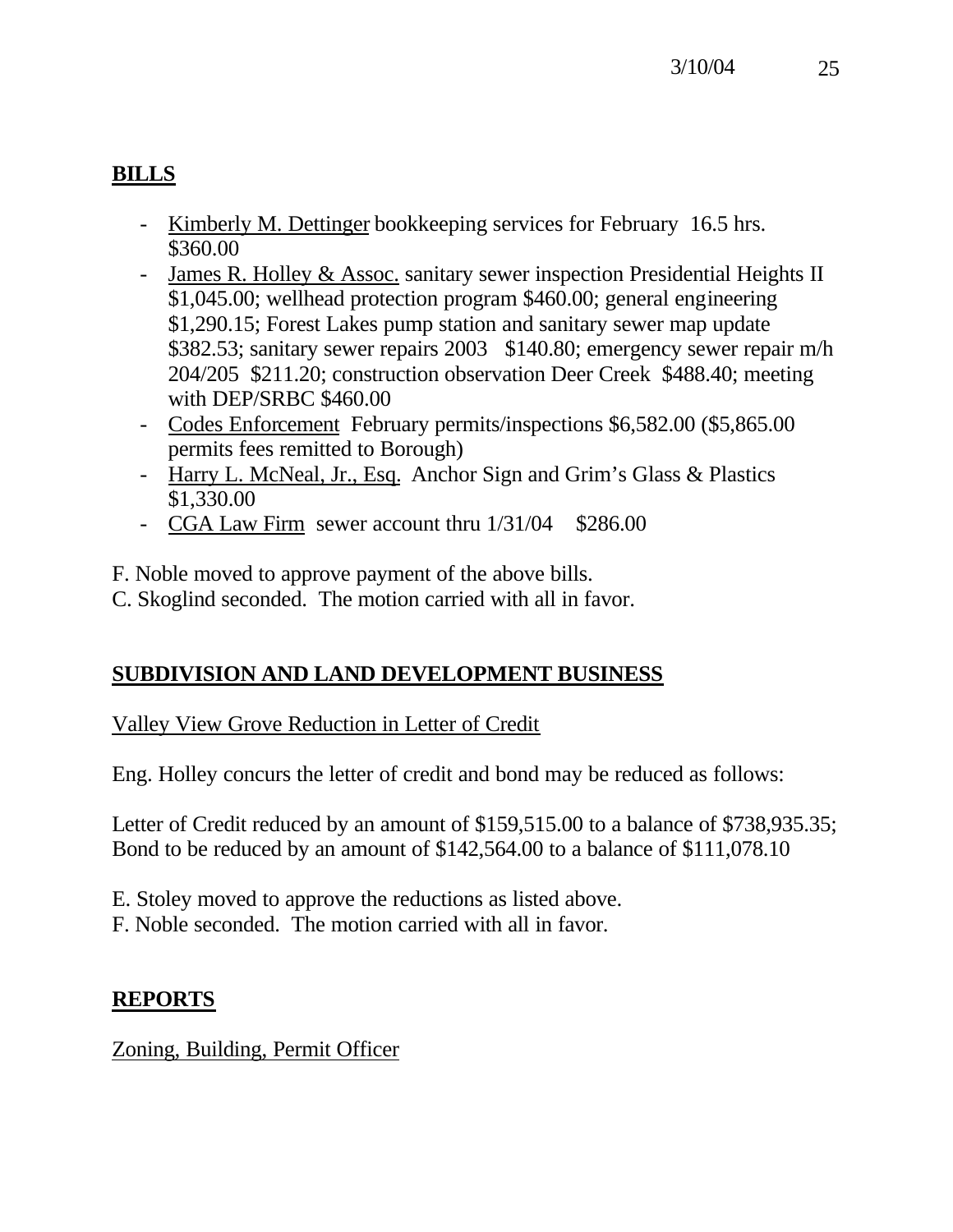#### New Shopping Center

The signs that were in violation have been taken down and the remaining shields were installed, two of which are different. One light can be seen from the northbound ramp. Mike was asked to check this light.

### 233-241 N. Main St. Fence

The fences have been installed but the grading has yet to be finished.

### 502 S. Main St. Barrels in Rear of Property

The property owner removed the barrels and trash behind the property.

### Sign at N. Highland Dr. and E. Forrest Ave.

Mike checked the height of the sign and it is in compliance.

### Sight Distance Problem at 39 N. Main St. Rear

Mike checked the problem and there are mature pine trees out to the edge of the cartway and trimming the trees would not help because the trees are tall and slender. About three trees would have to be removed. Mike recommends in this case the property owner be given permission to install a hidden driveway sign at his expense.

A traffic study would have to be performed first. The Borough would purchase the sign and install it and bill the property owner.

## 214 S. Main St.

The property owner applied to the zoning hearing board for relief from the setback which may be put on hold due to a court case against the adjoining property owner. The property line is at issue.

#### 35 S. Main St.

The second residential unit has been removed and the property owner will be sending the Borough a check for Codes Enforcement's time. The property is now in compliance.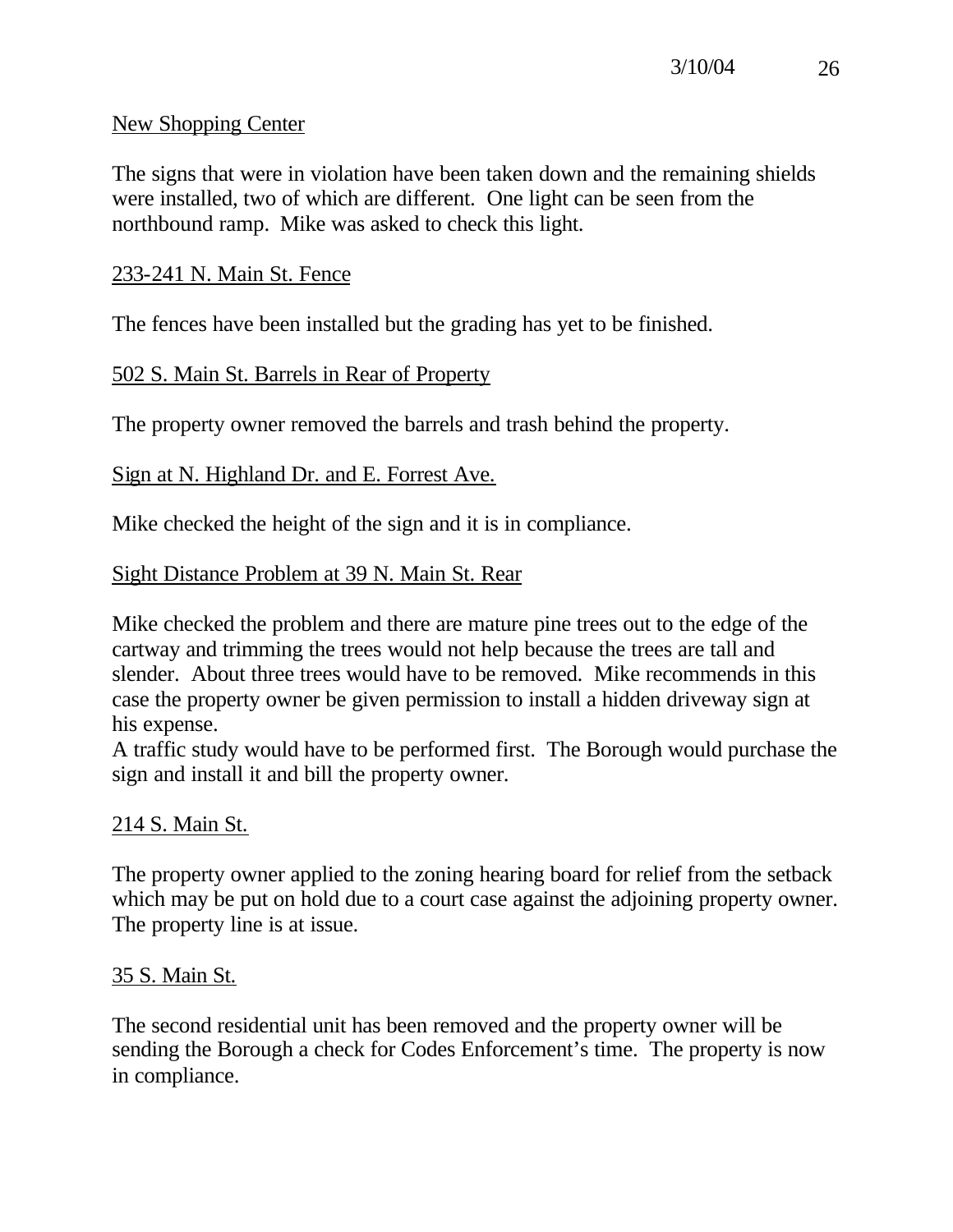## Doug Miller's Fence 123 W. Railroad Ave.

Mike met with Mr. Miller and the fence will be brought into compliance by the end of the month.

### As-built Drawings for New Shopping Center

Mike stated he and Brian had problems locating services to the new buildings because the submitted drawings are different from the actual service installations. The contractor for the new sub shop dug where the plan indicated the line should be and after several hours of digging, they decided to run another line and set a separate, second grease trap.

E. Stoley moved that Codes Enforcement not issue any permits for the new shopping center until correct as-built drawings are completed to Mike's and Brian's satisfaction.

C. Skoglind seconded. The motion carried with all in favor.

## **OTHER REPORTS**

#### **Water & Sewer**

#### York Water Meter Readings

Fifty of the 192 York Water meters cannot be read with our touch read gun due to meter problems (wire, meter or touchpad). The York Water Company does not repair the meters promptly and they estimate those bills. The cost to obtain readings from York Water is \$30.00 a quarter and the readings cannot be received until after the  $13<sup>th</sup>$  of the month which would delay our billing schedule. Solutions to this problem would be: York Water will allow a second meter behind their meter for us to be able to read those meters, putting those customers on a flat rate billing until they buy a meter, or pay the \$30.00 a quarter and delay our billing.

Since all of the other customers are required to have a meter or go on a flat rate (Township customers have option of a flat rate bill) a letter will be sent to Hopewell and Shrewsbury Townships that the Borough is going to insist all the residential customers purchase a meter at their expense so we can get accurate and timely readings. We'd like their comments back before our next meeting.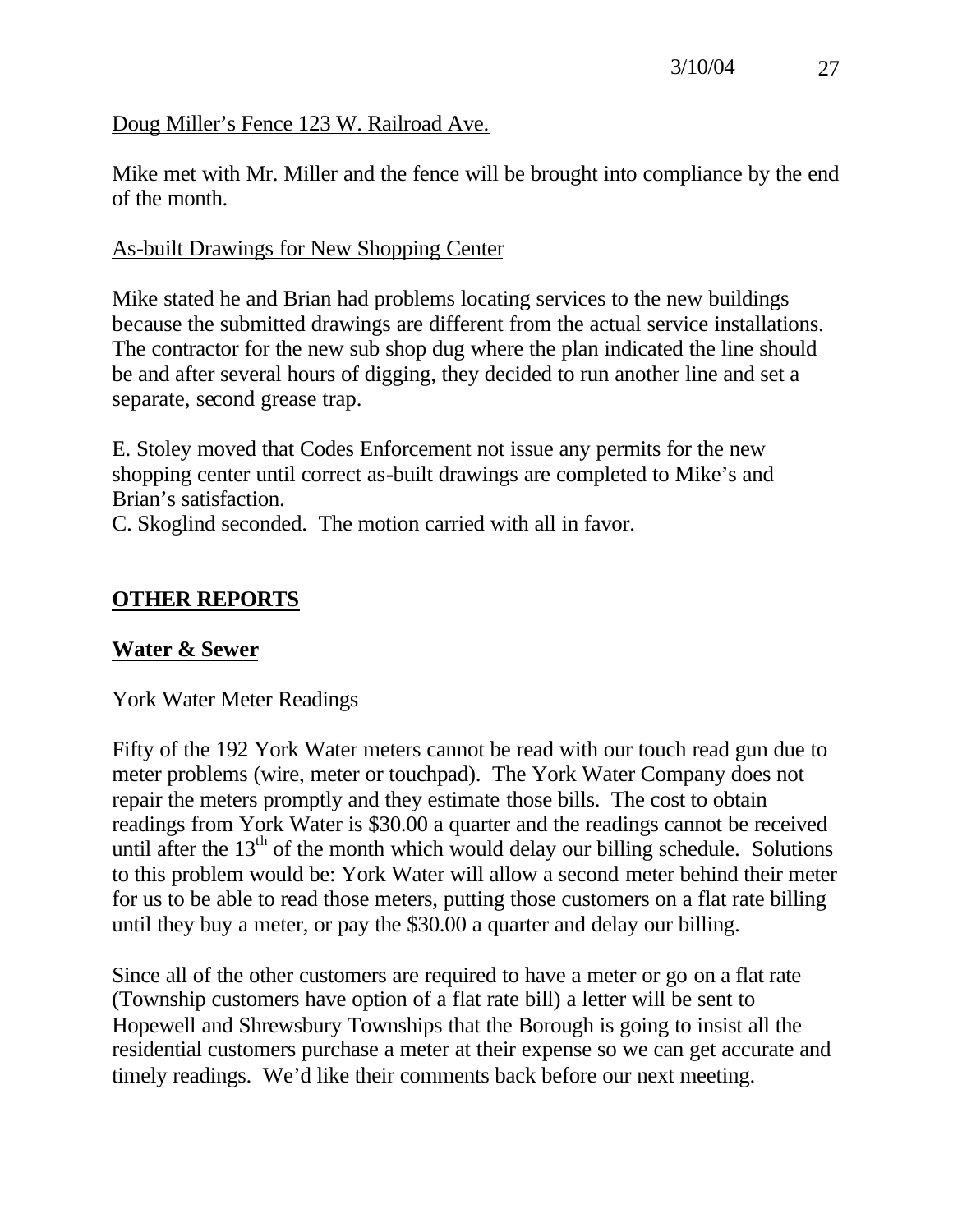## Grease Trap – Pizza Hut and Sal's Pizza

Pizza Hut's trap was clogged and apparently got flushed into the sewer system which caused problems and expenses at the treatment plant. Brian had been checking on Pizza Hut semi-monthly but now Pizza Hut has agreed to have their grease pumped out monthly.

Sal's Pizza received a letter from Sol. Rehmeyer and Brian has never gotten a return phone call from the number given him by Sal's. A letter will be sent to the property owner at this point. Brian was told he could call DEP who would do an inspection at the restaurant.

### Northbrook Lane Pump Station

Several months ago, the property was put out for bids and none were received. The property owner was given the option to buy the land for \$1,000.00 and he is interested. Brian was asked to contact Stewartstown Borough to see if they want the pump free of charge.

E. Stoley moved to authorize Brian to offer the pump to Stewartstown Borough to remove at their cost and if they are not interested, the adjoining property owner can purchase the parcel for \$1,000.00 contingent on the purchase of the property that he remove the pump station and fill in the hole as part of the agreement of sale. M. Caum seconded. The motion carried with all in favor.

#### Permitting of New Wells

The Susquehanna River Basin Commission met today and approved 72,000 GPD for the wells with the use of spring 3 as long as the creek flow does not go below 45 GPM. The creek will need to be monitored above and below the wells for 60- 90 days. At that point, a decision will be made as to whether we can close spring 3 and still draw more water from the two new wells. Monitoring will be done electronically.

#### New Shopping Center Request for More EDUs

The owner of the shopping center had purchased 27 EDUs and they are using 17 now but about half of the units are still vacant and they would like to purchase five more EDUs. Before the meeting, Eng. Holley was asked to review the EDU status and he felt the EDUs request could be granted.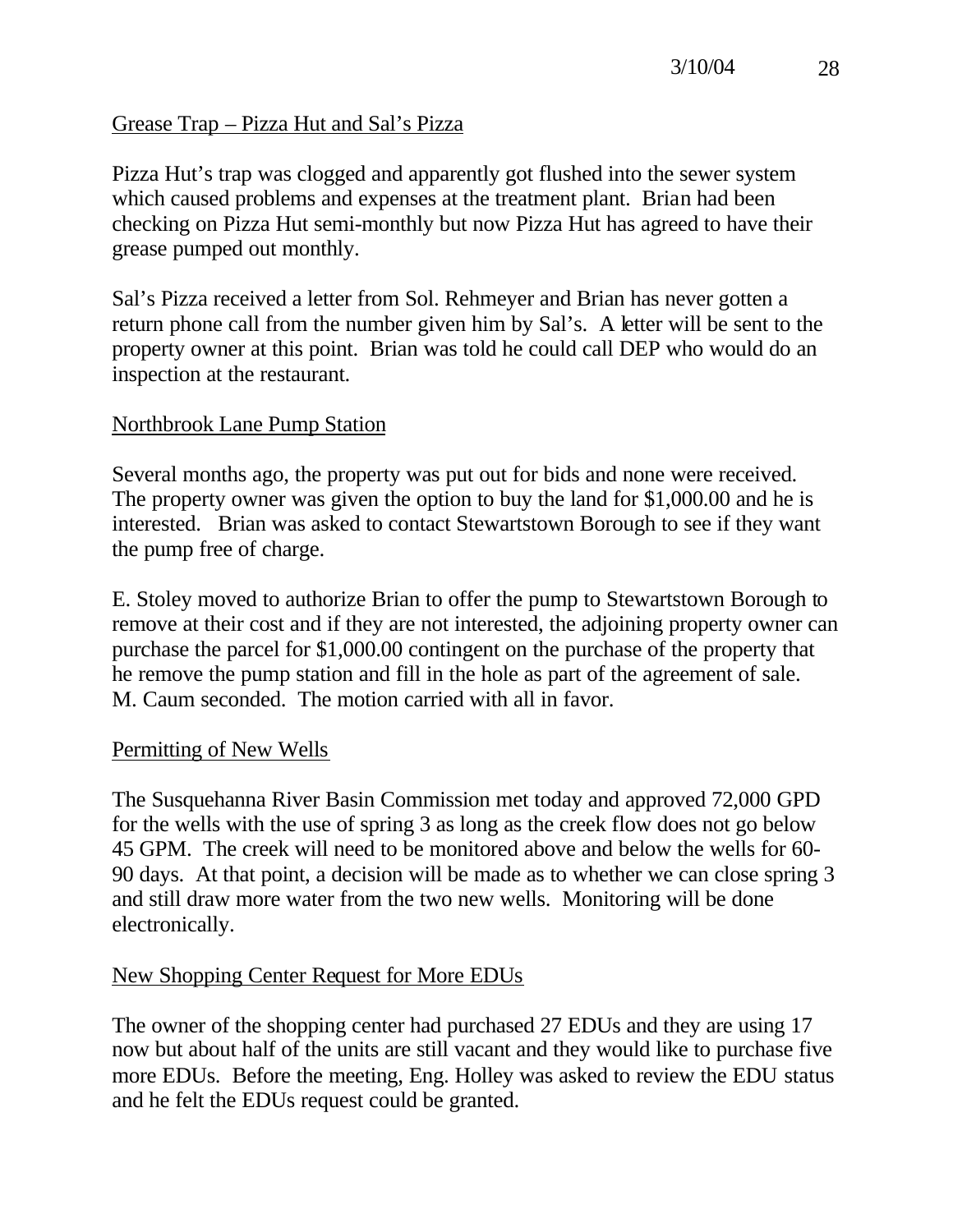E. Stoley moved to approve the request for five more water and sewer EDUs for a total of 32 for the shopping center.

C. Skoglind seconded. The motion carried with all in favor.

## **Public Roads & Lighting** – Christopher M. Skoglind

## No Parking: N. Sunset Dr., N. Highland Dr. and S. Highland Dr.

York County Planning Commission recommended signs be posted to prohibit parking along the following streets:

N. Sunset Dr. from W. Forrest Ave. to W. Clearview Dr. N. Highland Dr. from E. Forrest Ave. to E. Clearview Dr. S. Highland Dr. from E. Forrest Ave. to Church St.

C. Skoglind moved to authorize Sol. Rehmeyer to proceed with an ordinance to prohibit the parking along the above streets. E. Stoley seconded. The motion carried with all in favor.

#### Roads Tour

The Committee will tour the roads either April 10 or 24.

#### Tractor Trailer on Woodland Dr.

The office had a call that the tractor trailer was being parked on Woodland Dr. on a more regular basis. C. Skoglind stated he has looked for it the past week and has not seen the truck. The truck may be parked there occasionally. Chris will call the person who complained.

#### Street Sweeper

Streets will be swept the week of March 29, weather permitting.

#### Roadwork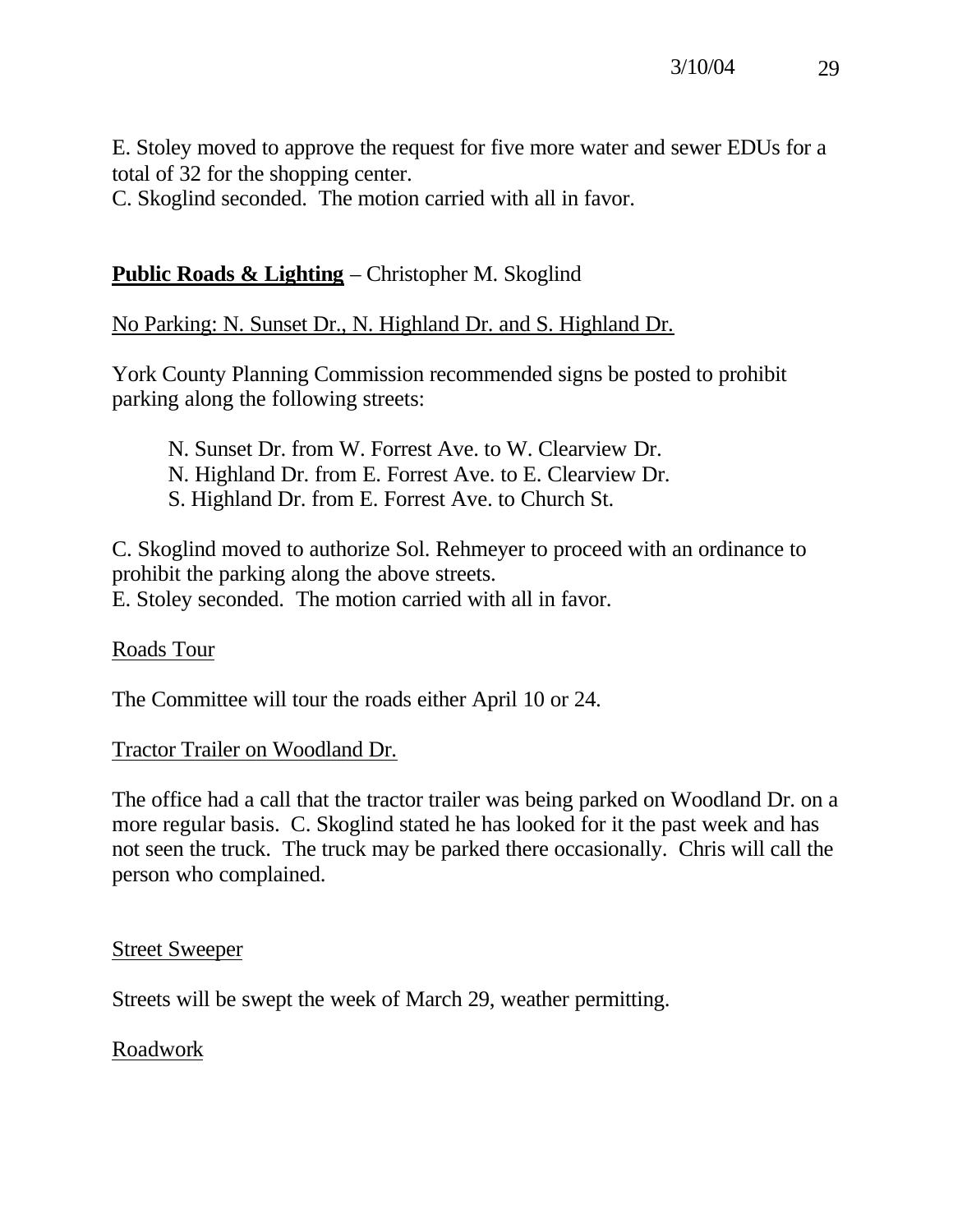Crack sealing will begin on W. Forrest Ave., Whitcraft Ln., Shetland Dr., Bridle Rd., Kratz Rd. and Morgan Dr. and the road specifications for Covington Dr. and Old Farm Ln. are being prepared for joint bidding with the Township. Work will not begin in the Township until after the sewer work is finished.

### Storm Sewer Work

Storm sewer work on S. Highland Dr., N. Highland Dr. and Gatewood Dr. is being bid.

## **Public Lands, Buildings and Finance** – Frederick C. Noble

### Purchase of Land

Fred stated the neighbors have not gotten back to the Borough by the deadline so we assume they are not interested in selling a portion of their land to the Borough. Brian was given permission to begin work on building something near the salt shed for storage.

### Tour of old Library Building

The Committee toured the building and overall it's not in bad shape but the restrooms are not ADA compliant and there are problems with the basement. Council questioned what its responsibility is for repairs to lease the building. If sold, it would be sold as is. Any lease could have the condition that repairs are part of the lease bargain.

#### Errors and Omissions Insurance

A meeting was held with the Borough's insurance agent to question if certain committee members or other appointees are covered under the Borough's E & O policy. We are waiting on a response from our agent.

## **ENGINEER'S REPORT**

## Sewer Work Contract – Kinsley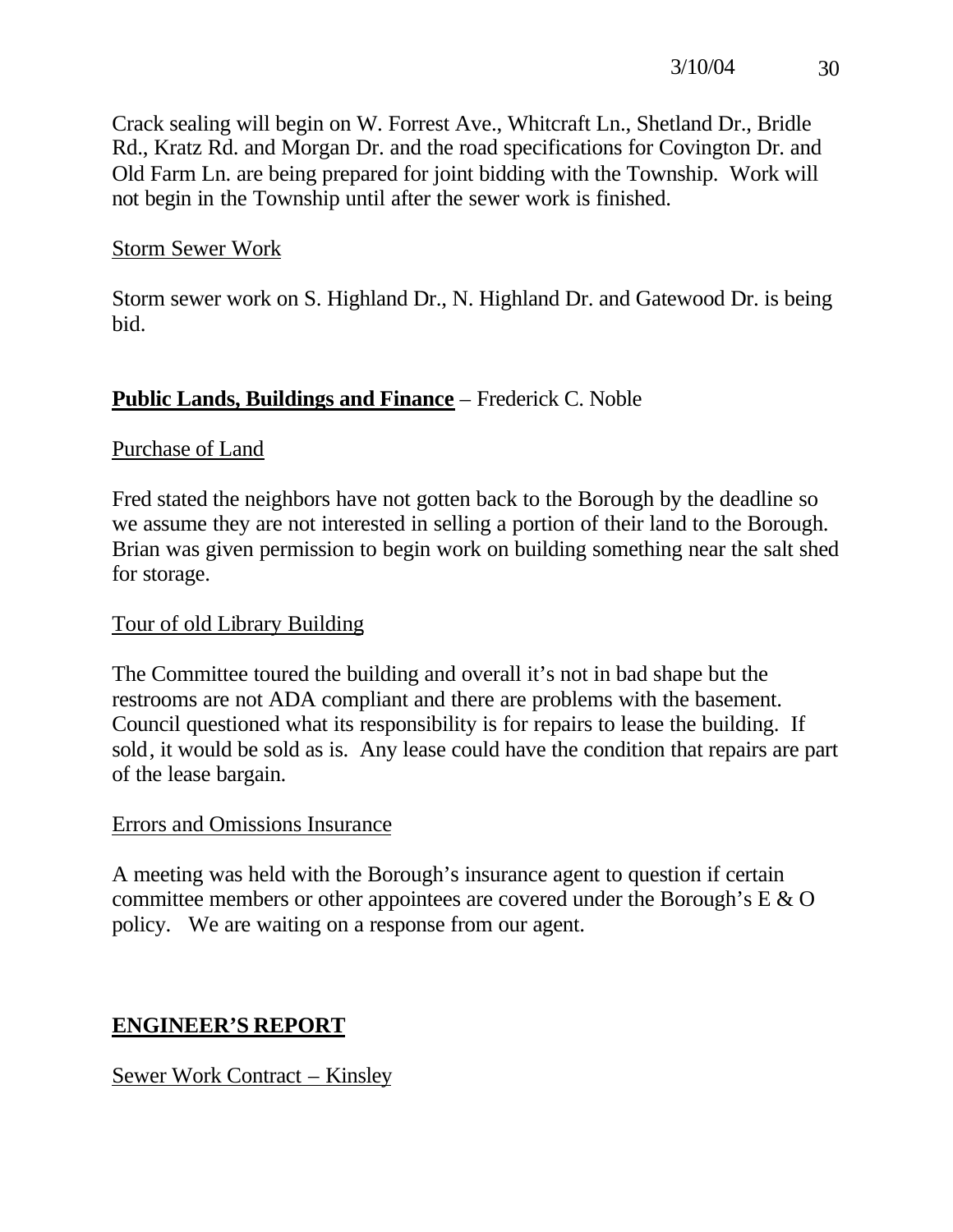The contracts were signed for the sewer work in Southern Farms.

## EDU Update

Eng. Holley stated the Borough has 975 EDUs unused remaining in the plant based on 2003 flows. Taking out the Township's EDUs and all Borough developed and undeveloped land we have between  $25 - 50$  EDUs to our good. However, the capacity in the Borough is first come, first served, it's not being held for anyone. It was estimated the Eitzert property would use 42 EDUs and they are proposing about 58 homes. Rezoning is not within the scope of the comprehensive plan plus the sewer capacity is not there. There were high flows in the plant in 2003 because of I & I, although we went from over 60% down to 55% of total flows at the plant.

## **SOLICITOR'S REPORT**

### Freedom Systems

No response was received from Sol. Rehmeyer's demand letter of last month and there was no return phone call from Dave Crist at Freedom Systems. Sol. Rehmeyer will try to speak with Dave Crist as a final resolution and if that does not succeed a letter of complaint will be sent to the Bureau of Purchasing.

## A.Grim's Glass & Plastics/Doug Miller

The Court of Common Pleas of York County supported the zoning hearing board's decision but Mr. Miller has appealed the case to the Commonwealth Court. Sol. Rehmeyer will ask the magistrate to withdraw our complaint for failure to obtain a building permit and trash on the business property. The complaints will be filed again after the Commonwealth Court makes its decision.

#### Cable Franchise Agreement

There is a new regional counsel for Adelphia, Christy Holland. Sol. Rehmeyer plans to discuss with her the issues raised during prior meetings.

## New Freedom Borough Authority Sewer Bonds of 1998

Currently, different proposals are being evaluated to determine the cost effectiveness of the refinancing. Also, the intergovernmental agreement will be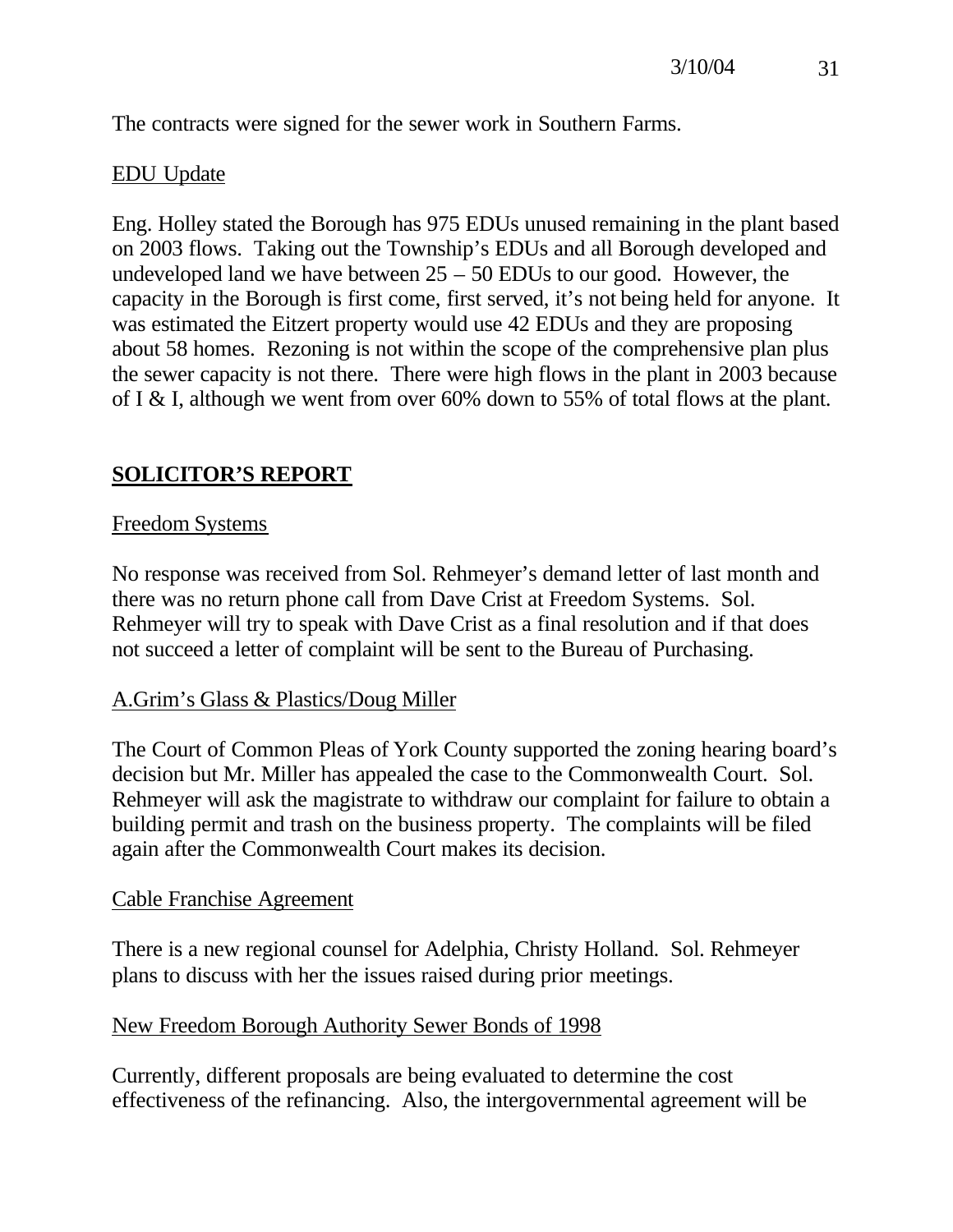changed to reflect what the current practices are relating to the sewer treatment plant.

#### Uniform Construction Code

Sol. Rehmeyer presented a draft ordinance to enforce the Uniform Construction Code using the services of Codes Enforcement to be adopted next month.

#### Second Sign at AAA

Their attorney submitted the zoning hearing application to Codes Enforcement to argue its right to the second sign. That hearing is scheduled for May 6.

### Definition of Family in Zoning Ordinance

The draft ordinance amends the definition for Family to include not more than four totally unrelated persons each of which are not related to any of the others by blood, marriage or adoption and makes provisions for Group Homes in the Residential zone. There is currently a group home in the R-O zone.

### Shrewsbury Commerce Park Preliminary Subdivision Approval for Water EDUs

The revised Agreement was executed allowing 32 water and sewer EDUs and that no wells may be drilled within the development.

## **Public Safety, Welfare and Personnel**

C. Skoglind noted that perhaps there may be a time in the meeting where Brian feels his presence is no longer needed and he may leaver early, it's up to him.

M. Caum stated the new rescue truck is now in service.

## **Secretary's Report** – Cindy L. Bosley

The auditor finished the field work for the 2003 audit.

The York County Boroughs Association next meeting is March 25.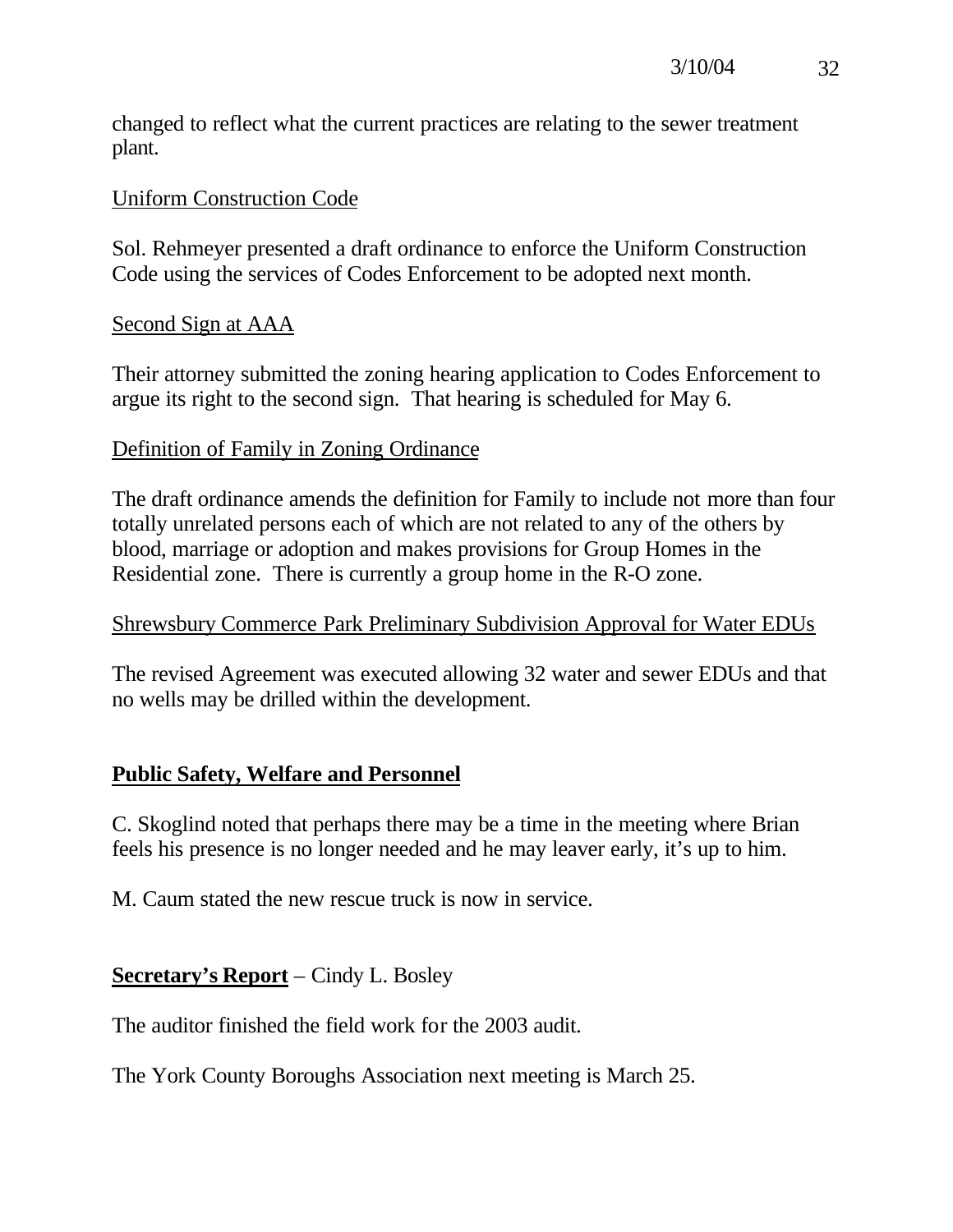## **York Area Tax Bureau** – Frederick C. Noble Audit of Earned Income Tax List

Dorie and Fred spent two days comparing the Tax Lists with other records and they found 123 names who probably should be on the tax records, although not obligated to pay.

The list was sent to the York Tax Bureau.

## **Recreation Board/Regional Recreation Board** – Frederick C. Noble

#### Resignation of Robert Goble

Bob Goble submitted his resignation from the Borough's recreation board. There are three vacancies now.

## **Subdivision, Land Development and Zoning** – Eric W. Stoley

The Committee will be meeting with the Eitzert farm developer on Wednesday, March 31 at 7 p.m. This is for concept planning purposes only.

#### Open Burning

Information will be in the next newsletter asking for comments before our next meeting.

#### **Planning Commission/Regional Planning Commission** – Eric W. Stoley

#### **Southern Regional Police Commission** – Mayor James W. Reedy

The report for February was presented.

#### **UNFINISHED BUSINESS**

#### **NEW BUSINESS**

E. Stoley attended the Emergency Management for Elected Officials training class on February 19. He stated the EOC still needs large maps of the area.